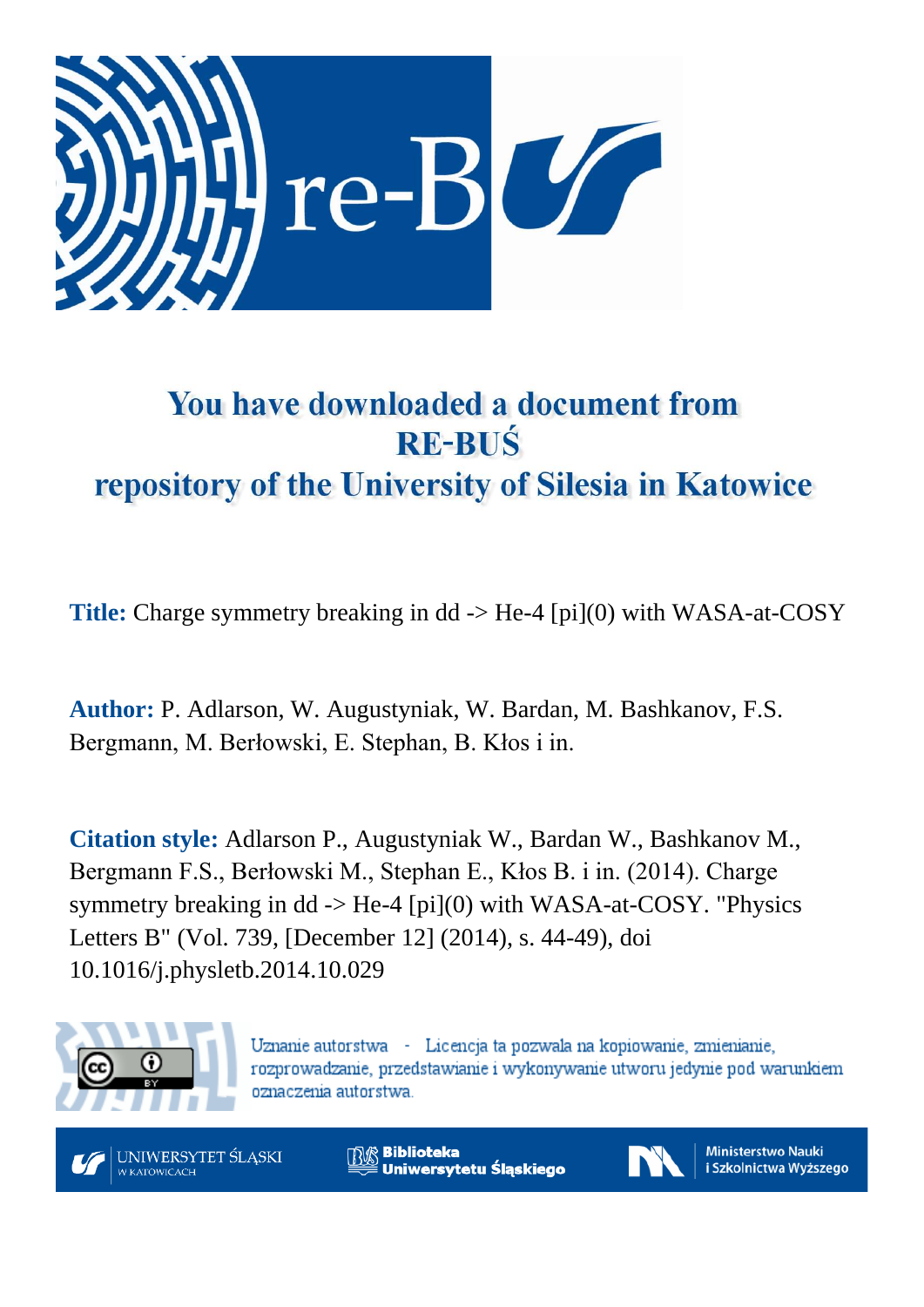#### [Physics Letters B 739 \(2014\) 44–49](http://dx.doi.org/10.1016/j.physletb.2014.10.029)



Contents lists available at [ScienceDirect](http://www.ScienceDirect.com/)

Physics Letters B

[www.elsevier.com/locate/physletb](http://www.elsevier.com/locate/physletb)

## Charge symmetry breaking in  $dd \rightarrow$  <sup>4</sup>He $\pi$ <sup>0</sup> with WASA-at-COSY



WASA-at-COSY Collaboration

P. Adlarson <sup>a, 1</sup>, W. Augustyniak <sup>b</sup>, W. Bardan <sup>c</sup>, M. Bashkanov <sup>d, e</sup>, F.S. Bergmann <sup>f</sup>, M. Berłowski <sup>g</sup>, H. Bhatt h, A. Bondar i,j, M. Büscher <sup>k, l, 2, 3</sup>, H. Calén <sup>a</sup>, I. Ciepał <sup>c</sup>, H. Clement <sup>d,e</sup>, D. Coderre <sup>k, l, m, 4</sup>, E. Czerwiński <sup>c</sup>, K. Demmich <sup>f</sup>, E. Doroshkevich <sup>d, e</sup>, R. Engels <sup>k, l</sup>, A. Erven <sup>n, l</sup>, W. Erven <sup>n, l</sup>, W. Eyrich <sup>o</sup>, P. Fedorets <sup>k, l, p</sup>, K. Föhl <sup>q</sup>, K. Fransson <sup>a</sup>, F. Goldenbaum <sup>k, ļ</sup>, P. Goslawski <sup>f</sup>, A. Goswami <sup>k, ļ, [r](#page-2-0)</[s](#page-2-0)up>, K. Grigoryev <sup>k, ļ, s, 5</sup>, C.-O. Gullström <sup>a</sup>, C. Hanhar[t](#page-2-0) <sup>k, ļ, t</sup>, F. Hauenstein <sup>o</sup>, L. Heijkenskjöld <sup>a</sup>, V. Hejny <sup>k, ļ,</sup> \*, B. Höistad <sup>a</sup>, N. Hüsken <sup>f</sup>, L. Jarczyk <sup>c</sup>, T. Johansson <sup>a</sup>, B. Kamys <sup>c</sup>, G. Kemmerling <sup>n,]</sup>, F.A. Khan <sup>k, l</sup>, A. Khoukaz <sup>f</sup>, D.A. Kirillov <sup>u</sup>, S. Kistryn <sup>c</sup>, H. Kleines <sup>n, l</sup>, B. Kłos <sup>v</sup>, W. Krzemień <sup>c</sup>, P. Kulessa <sup>w</sup>, A. Kupść <sup>a, g</sup>, A. Kuzmin<sup>i,j</sup>, K. Lalwani<sup>h,6</sup>, D. Lersch<sup>k,l</sup>, B. Lorentz<sup>k,l</sup>, A. Magiera<sup>c</sup>, R. Maier<sup>k,l</sup>, P. Marciniew[s](#page-2-0)ki <sup>a</sup>, B. Mariański <sup>b</sup>, M. Mikirtychiants <sup>k, l, m, s</sup>, H.-P. Morsch <sup>b</sup>, P. Moskal <sup>c</sup>, H. Ohm<sup>k, l</sup>, I. Ozerianska <sup>c</sup>, E. Perez del Rio <sup>d, e</sup>, N.M. Piskunov <sup>u</sup>, P. Podkopał <sup>c</sup>, D. Prasuhn <sup>k, l</sup>, A. Pricking <sup>d, e</sup>, D. Pszczel <sup>a, g</sup>, K. Pysz <sup>w</sup>, A. Pyszniak <sup>a, c</sup>, C.F. Redmer <sup>a, 1</sup>, J. Ritman <sup>k, l, m</sup>, A. Roy <sup>[r](#page-2-0)</sup>, Z. Rudy <sup>c</sup>, S. Sawant <sup>k, l, h</sup>, S. Schadmand <sup>k, l</sup>, T. Sefzick <sup>k, l</sup>, V. Serdyuk <sup>k, ļ, x</sup>, B. Shwartz <sup>i, j</sup>, R. Siudak <sup>w</sup>, T. Skorodko <sup>d, e</sup>, M. Skurzok <sup>c</sup>, J. Smyrski <sup>c</sup>, V. Sopov <sup>p</sup>, R. Stassen <sup>k, l</sup>, J. Stepaniak <sup>g</sup>, E. Stephan <sup>v</sup>, G. Sterzenbach <sup>k, l</sup>, H. Stockhorst <sup>k, l</sup>, H. Ströher <sup>k, l</sup>, A. Szczurek <sup>w</sup>, A. Täschner <sup>f</sup>, A. Trzciński <sup>b</sup>, R. Varma <sup>h</sup>, M. Wolke <sup>a</sup>, A. Wrońska <sup>c</sup>, P. Wüstner <sup>n, l</sup>, P. Wurm <sup>k, l</sup>, A. Yamamoto <sup>y</sup>, L. Yurev <sup>[x](#page-2-0), 7</sup>, J. Zabierowski <sup>z</sup>, M.J. Zieliński<sup>c</sup>, A. Zink<sup>o</sup>, J. Złomańczuk<sup>a</sup>, P. Żuprański<sup>b</sup>, M. Żurek<sup>k, l</sup>

a Division of Nuclear Physics, Department of Physics and Astronomy, Uppsala University, Box 516, 75120 Uppsala, Sweden

<sup>b</sup> *Department of Nuclear Physics, National Centre for Nuclear Research, ul. Hoza 69, 00-681, Warsaw, Poland*

- <sup>3</sup> Present address: Institut für Laser- und Plasmaphysik, Heinrich-Heine Universität Düsseldorf, Universitätsstr. 1, 40225 Düsseldorf, Germany.
- 4 Present address: Albert Einstein Center for Fundamental Physics, Universität Bern, Sidlerstrasse 5, 3012 Bern, Switzerland.<br>5 Present address: III. Physikalisches Institut B. Physikaattrum, PMTIJ Aashen, 50056 Aashen Cer
- <sup>5</sup> Present address: III. Physikalisches Institut B, Physikzentrum, RWTH Aachen, 52056 Aachen, Germany.
- <sup>6</sup> Present address: Department of Physics and Astrophysics, University of Delhi, Delhi, 110007, India.
- <sup>7</sup> Present address: Department of Physics and Astronomy, University of Sheffield, Hounsfield Road, Sheffield, S3 7RH, United Kingdom.

#### <http://dx.doi.org/10.1016/j.physletb.2014.10.029>

0370-2693/© 2014 The Authors. Published by Elsevier B.V. This is an open access article under the CC BY license [\(http://creativecommons.org/licenses/by/3.0/\)](http://creativecommons.org/licenses/by/3.0/). Funded by SCOAP<sup>3</sup>.

<sup>c</sup> *Institute of Physics, Jagiellonian University, ul. Reymonta 4, 30-059 Kraków, Poland*

<sup>d</sup> *Physikalisches Institut, Eberhard-Karls-Universität Tübingen, Auf der Morgenstelle 14, 72076 Tübingen, Germany*

e Kepler Center for Astro and Particle Physics, Eberhard Karls University Tübingen, Auf der Morgenstelle 14, 72076 Tübingen, Germany

<sup>f</sup> *Institut für Kernphysik, Westfälische Wilhelms-Universität Münster, Wilhelm-Klemm-Str. 9, 48149 Münster, Germany*

<sup>g</sup> *High Energy Physics Department, National Centre for Nuclear Research, ul. Hoza 69, 00-681, Warsaw, Poland*

<sup>h</sup> *Department of Physics, Indian Institute of Technology Bombay, Powai, Mumbai, 400076, Maharashtra, India*

<sup>i</sup> *Budker Institute of Nuclear Physics of SB RAS, 11 akademika Lavrentieva prospect, Novosibirsk, 630090, Russia*

<sup>j</sup> *Novosibirsk State University, 2 Pirogova St., Novosibirsk, 630090, Russia*

<sup>k</sup> *Institut für Kernphysik, Forschungszentrum Jülich, 52425 Jülich, Germany*

<sup>l</sup> *Jülich Center for Hadron Physics, Forschungszentrum Jülich, 52425 Jülich, Germany*

<sup>m</sup> *Institut für Experimentalphysik I, Ruhr-Universität Bochum, Universitätsstr. 150, 44780 Bochum, Germany*

<sup>n</sup> *Zentralinstitut für Engineering, Elektronik und Analytik, Forschungszentrum Jülich, 52425 Jülich, Germany*

<sup>o</sup> *Physikalisches Institut, Friedrich-Alexander-Universität Erlangen–Nürnberg, Erwin-Rommel-Str. 1, 91058 Erlangen, Germany*

P Institute for Theoretical and Experimental Physics, State Scientific Center of the Russian Federation, Bolshaya Cheremushkinskaya 25, 117218 Moscow, Russia

<sup>\*</sup> Corresponding author at: Institut für Kernphysik, Forschungszentrum Jülich, <sup>52425</sup> Jülich, Germany. *E-mail address:* [v.hejny@fz-juelich.de](mailto:v.hejny@fz-juelich.de) (V. Hejny).

<sup>1</sup> Present address: Institut für Kernphysik, Johannes Gutenberg-Universität Mainz, Johann-Joachim-Becher Weg 45, 55128 Mainz, Germany.

<sup>2</sup> Present address: Peter Grünberg Institut, PGI-6 Elektronische Eigenschaften, Forschungszentrum Jülich, 52425 Jülich, Germany.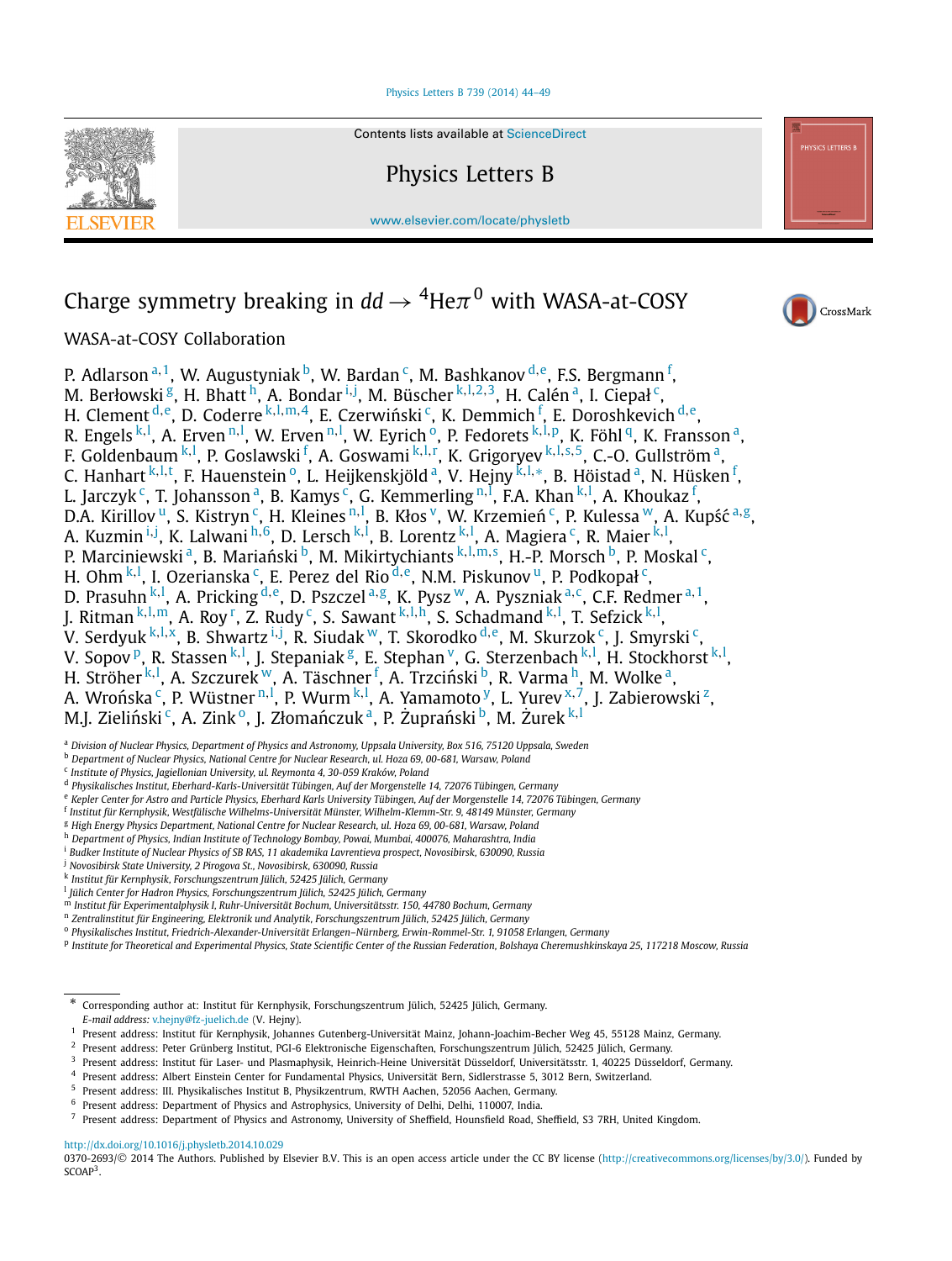<span id="page-2-0"></span><sup>q</sup> *II. Physikalisches Institut, Justus-Liebig-Universität Gießen, Heinrich-Buff-Ring 16, 35392 Giessen, Germany*

<sup>r</sup> *Department of Physics, Indian Institute of Technology Indore, Khandwa Road, Indore, 452017, Madhya Pradesh, India*

<sup>s</sup> High Energy Physics Division, Petersburg Nuclear Physics Institute, Orlova Rosha 2, Gatchina, Leningrad district 188300, Russia

<sup>t</sup> *Institute for Advanced Simulation, Forschungszentrum Jülich, 52425 Jülich, Germany*

u Veksler and Baldin Laboratory of High Energy Physics, Joint Institute for Nuclear Physics, Joliot-Curie 6, 141980 Dubna, Moscow region, Russia

<sup>v</sup> *August Chełkowski Institute of Physics, University of Silesia, Uniwersytecka 4, 40-007, Katowice, Poland*

W The Henryk Niewodniczański Institute of Nuclear Physics, Polish Academy of Sciences, 152 Radzikowskiego St, 31-342 Kraków, Poland

<sup>x</sup> Dzhelepov Laboratory of Nuclear Problems, Joint Institute for Nuclear Physics, Joliot-Curie 6, 141980 Dubna, Moscow region, Russia

<sup>y</sup> *High Energy Accelerator Research Organization KEK, Tsukuba, Ibaraki 305-0801, Japan*

<sup>z</sup> Department of Cosmic Ray Physics, National Centre for Nuclear Research, ul. Uniwersytecka 5, 90-950 Łódź, Poland

#### A R T I C L E I N F O A B S T R A C T

*Article history:* Received 10 July 2014 Received in revised form 10 September 2014 Accepted 10 October 2014 Available online 16 October 2014 Editor: V. Metag

*Keywords:* Charge symmetry breaking Deuteron–deuteron interactions Pion production

### **1. Introduction**

Within the Standard Model there are two sources of isospin violation,<sup>8</sup> namely the electro-magnetic interaction and the differences in the masses of the lightest quarks  $[1,2]$ . Especially in situations where one is able to disentangle these two sources, the observation of isospin violation in hadronic reactions is a direct window to quark mass ratios [\[2–4\].](#page-6-0)

The effective field theory for the Standard Model in the MeV range is chiral perturbation theory (ChPT). It maps all symmetries of the Standard Model onto hadronic operators — their strength then needs to be fixed either from experiment or from lattice QCD calculations. At leading order the only parameters are the pion mass and the pion decay constant which are the basis for a series of famous low energy theorems in hadron–hadron scattering (see, for example, Ref. [\[5\]\)](#page-6-0). Although at subleading orders the number of a priori unknown parameters increases, the theory still provides non-trivial links between different operators. A very interesting example is the close link between the quark mass induced proton– neutron mass difference,  $\Delta M_{pn}^{\text{qm}}$ , and, at leading order, isospin violating  $\pi N$  scattering, the Weinberg term. In general, it is difficult to get access to quark mass effects in low energy hadron physics: by far the largest isospin violating effect is the pion mass difference, which also drives the spectacular energy dependence of the  $\pi^0$ -photoproduction amplitude near threshold (see Ref. [\[6\]](#page-6-0) and the references therein). Thus, it is important to use observables where the pion mass difference does not contribute. An example is charge symmetry breaking (CSB) observables — charge symmetry is an isospin rotation by 180 degrees that exchanges up and down quarks — as the pion mass term is invariant under this rotation. For this case, the impact of soft photons has been studied systematically [7-11] and can be controlled. Already in 1977 Weinberg predicted a huge effect (up to 30% difference in the scattering lengths for  $p\pi^0$  and  $n\pi^0$ ) of CSB in  $\pi^0N$  scattering [\[1\]](#page-6-0) (see also Ref. [\[12\]](#page-6-0) for the recent extraction of these quantities from pionic atoms data).

Charge symmetry breaking (CSB) observables are a suitable experimental tool to examine effects induced by quark masses on the nuclear level. Previous high precision data from TRIUMF and IUCF are currently used to develop a consistent description of CSB within the framework of chiral perturbation theory. In this work the experimental studies on the reaction dd  $\rightarrow$  <sup>4</sup>He $\pi$ <sup>0</sup> have been extended towards higher excess energies in order to provide information on the contribution of *p*-waves in the final state. For this, an exclusive measurement has been carried out at a beam momentum of  $p_d = 1.2$  GeV/*c* using the WASA-at-COSY facility. The total cross section amounts to  $\sigma_{\text{tot}} = (118 \pm 18_{\text{stat}} \pm 13_{\text{sys}} \pm 8_{\text{ext}})$  pb and first data on the differential cross section are consistent with *s*-wave pion production.

© 2014 The Authors. Published by Elsevier B.V. This is an open access article under the CC BY license [\(http://creativecommons.org/licenses/by/3.0/\)](http://creativecommons.org/licenses/by/3.0/). Funded by SCOAP3.

> While the  $\pi^{0}$ *p* scattering length might be measurable in po-larized neutral pion photoproduction very near threshold [\[13\],](#page-6-0) it is not possible to measure the  $n\pi$ <sup>0</sup> channel. As an alternative access to CSB pion–nucleon scattering it was suggested in Ref. [\[14\]](#page-6-0) to use *NN* induced pion production instead. There have been two successful measurements of corresponding CSB observables, namely a measurement of  $A_{fb}(pn \rightarrow d\pi^0)$  [\[15\]](#page-6-0) — the forward– backward asymmetry in  $pn \rightarrow d\pi^0$  — and of the total cross section of  $dd \rightarrow$ <sup>4</sup>He $\pi$ <sup>0</sup> close to the reaction threshold [\[16\].](#page-6-0)

> The first experiment was analyzed using ChPT in Ref. [\[17\]](#page-6-0) (see also Ref. [\[18\]\)](#page-6-0), where it was demonstrated that  $A_{fb}(pn \rightarrow d\pi^0)$ is directly proportional to  $\Delta M_{pn}^{\text{qm}}$ , while the effect of  $\pi - \eta$  mixing, previously believed to completely dominate this CSB observ-able [\[19\],](#page-6-0) was shown to be subleading. The value for  $\Delta M_{pn}^{\text{qm}}$  extracted turned out to be consistent with other, direct calculations of this part based on dispersive analyses [\[2,20,21\]](#page-6-0) and from lattice. See Ref. [\[22\]](#page-6-0) for the latest review. In order to cross-check the systematics and to eventually reduce the uncertainties, additional experimental information needs to be analyzed.

> The first theoretical results for  $dd \rightarrow 4$ He $\pi$ <sup>0</sup> are presented in [\[23,24\].](#page-6-0) The studies show that the relative importance of the various charge symmetry breaking mechanisms is very different compared to  $pn \to d\pi^0$ . For example, soft photon exchange may significantly enhance the cross sections for  $dd \rightarrow$ <sup>4</sup>He $\pi$ <sup>0</sup> [\[25\].](#page-6-0) Furthermore, a significant sensitivity of the results to the nuclear potential model was reported in Ref. [\[26\],](#page-6-0) which called for a simultaneous analysis of CSB in the *NN* scattering length and in  $dd \rightarrow$ <sup>4</sup>He $\pi$ <sup>0</sup> [\[26\].](#page-6-0) Thus, as part of a consistent investigation of CSB in the two nucleon sector,  $pn \to d\pi^0$  and  $dd \to 4$ He $\pi^0$  should help to further constrain the relevant CSB mechanisms.

> The main challenge in the calculation of  $dd \rightarrow 4$ He $\pi$ <sup>0</sup> is to get theoretical control over the initial state interactions: high accuracy wave functions are needed for  $dd \rightarrow 4N$  in low partial waves at relatively high energies. One prerequisite to control this is the earlier WASA-at-COSY measurement of  $dd \rightarrow$ <sup>3</sup>Hen $\pi$ <sup>0</sup> [\[27\],](#page-6-0) which is allowed by charge symmetry and partially shares the same initial state as  $dd \rightarrow 4$ He $\pi$ <sup>0</sup>. In addition, higher partial waves are predicted to be very sensitive to the CSB  $NN \rightarrow N\Delta$  transition potential that is difficult to access in other reactions. In leading order in chiral perturbation theory this potential is known.

<sup>8</sup> Ignoring tiny effects induced by the electro-weak sector.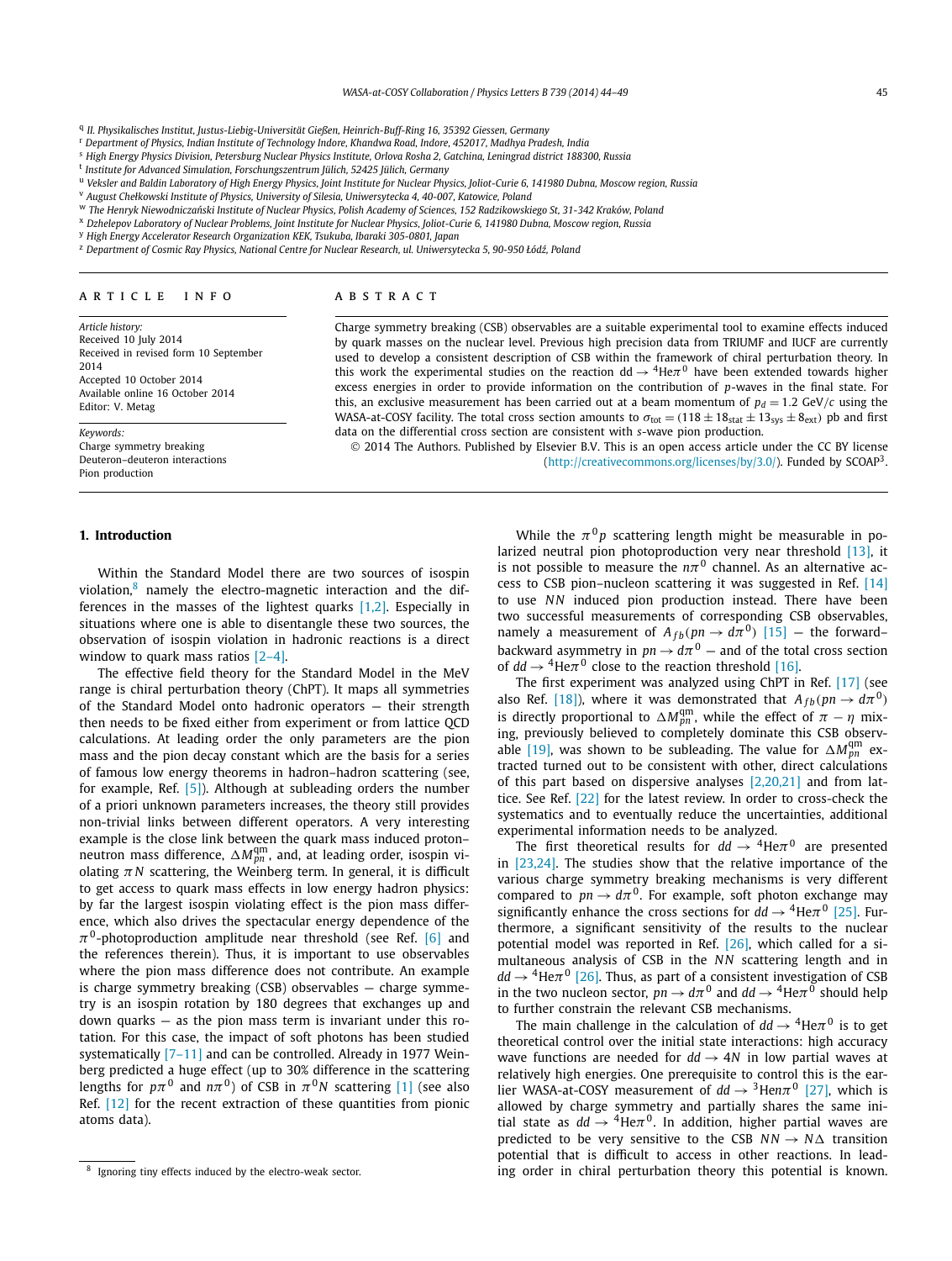<span id="page-3-0"></span>

Fig. 1. Cumulative probability distributions from the kinematic fit used for event selection plotted as probability for the <sup>4</sup>He hypothesis versus the probability for the <sup>3</sup>He hypothesis. Left: distribution for Monte-Carlo simulated signal events for  $dd \rightarrow 4$ He $\pi^0$ , middle: distribution for Monte-Carlo simulated events for  $dd \rightarrow 3$ Hen $\pi^0$ , right: distribution for data and the applied probability cut.

Thus, a measurement of, for example, *p*-waves provides an additional, non-trivial test of our current understanding of isospin violation in hadronic systems. Future theoretical CSB studies for  $dd \rightarrow$ <sup>4</sup>He $\pi$ <sup>0</sup> can be based on recent developments in effective field theories for few-nucleon systems [\[28\]](#page-6-0) as well as for the reaction  $NN \rightarrow NN\pi$  [\[29–31\],](#page-6-0) thus promising a model-independent analysis of the data.

While the previous measurements of  $dd \rightarrow$  <sup>4</sup>He $\pi$ <sup>0</sup> close to reaction threshold were limited to the total cross section [\[16\],](#page-6-0) in order to extract constraints on higher partial waves any new measurement at higher excess energies in addition has to provide information on the differential cross section. For this, an exclusive measurement detecting the  $4$ He ejectile as well as the two decay photons of the  $\pi^0$  has been carried out utilizing the same setup used for  $dd \rightarrow$  <sup>3</sup>Hen $\pi$ <sup>0</sup> [\[27\].](#page-6-0) The latter reaction was also used for normalization.

#### **2. Experiment**

The experiment was carried out at the Institute for Nuclear Physics of the Forschungszentrum Jülich in Germany using the Cooler Synchrotron COSY [\[32\]](#page-6-0) together with the WASA detection system [\[33\].](#page-6-0) For the measurement of  $dd \rightarrow 4$ He $\pi$ <sup>0</sup> at an excess energy of  $Q \approx 60$  MeV a deuteron beam with a momentum of 1*.*2 GeV*/c* was scattered on frozen deuterium pellets provided by an internal pellet target. The <sup>4</sup>He ejectile and the two photons from the  $\pi^0$  decay were detected by the Forward Detector and the Central Detector of the WASA facility, respectively. The experimental setup and trigger conditions were the same as described in Ref. [\[27\].](#page-6-0)

#### **3. Data analysis**

The basic analysis leading to event samples with one helium and two photons in final state follows the strategy used for  $dd \rightarrow$ <sup>3</sup>Hen $\pi$ <sup>0</sup> outlined in Ref. [\[27\].](#page-6-0) Compared to this reaction, however, the charge symmetry breaking reaction *dd* → 4He*π*<sup>0</sup> has <sup>a</sup> more than four orders of magnitude smaller cross section. The only other channel with  $4$ He and two photons in final state is the double radiative capture reaction  $dd \rightarrow {}^{4}He\gamma\gamma$ . The cross sections for both reactions are not large enough to provide a visual signature for <sup>4</sup>He in the previously used  $\Delta E - \Delta E$  plots from the Forward Detector. Thus, all  $3$ He and  $4$ He candidates together with the two photons have been tested against the hypotheses  $dd \rightarrow$ <sup>4</sup>He $\gamma \gamma$  ("<sup>4</sup>He hypothesis") and  $dd \rightarrow$  <sup>3</sup>Hen $\gamma \gamma$  ("<sup>3</sup>He hypothesis") by means of a kinematic fit. Besides the overall energy and momentum conservation no other constraints have been included. Especially, there is no constraint on the invariant mass of the two photons in order



**Fig. 2.** Missing mass plot for the reaction  $dd \rightarrow {}^4$ He*X*. The different contributions fitted to the spectrum are double radiative capture  $dd \rightarrow$ <sup>4</sup>He $\gamma \gamma$  (green dashed), the reaction  $dd \rightarrow 3$ Hen $\pi$ <sup>0</sup> (blue dotted, added) and the sum of all contributions including the signal (red solid).

to leave a decisive missing-mass plot and not to introduce a fake  $^{4}$ He $\pi^{0}$  signal.

For final event classification the cumulative probabilities  $P(\chi^2)$ , *n.d.f.)* for the two hypotheses have been plotted as probability for the  ${}^{4}$ He hypothesis versus the probability for the  ${}^{3}$ He hypothesis (see Fig. 1). The data (right plot) have been compared to Monte-Carlo generated samples of  $dd \rightarrow 4$ He $\pi$ <sup>0</sup> events (left plot) and  $dd \rightarrow$  <sup>3</sup>Hen $\pi$ <sup>0</sup> events (middle plot). Events originating from  $dd \rightarrow$ <sup>4</sup>He $\pi$ <sup>0</sup> populate the low probability region for the <sup>3</sup>He hypothesis and form a uniform distribution for the <sup>4</sup>He hypothesis. As there is no pion constraint in the fit, events from the double radiative capture reaction show the same signature. For  $dd \rightarrow$ <sup>3</sup>Hen $\pi$ <sup>0</sup> the situation is opposite. The indicated cut is based on the Monte-Carlo simulations, but has been optimized by maximizing the statistical significance of the  $\pi^0$  signal in final missing mass plot. In addition, it has been checked that the result is stable within the statistical errors against variations of the probability cut. For the simulations the standard Geant3 [\[34\]](#page-6-0) based WASA Monte-Carlo package has been used, which includes the full detector setup and which has already been benchmarked against a wide range of reactions from the WASA-at-COSY physics program. After this analysis step the contribution from misidentified <sup>3</sup>He was reduced by about four orders of magnitude.

In a next step, the resulting four momenta based on the fit hypothesis  $dd \rightarrow {}^4$ He $\gamma\gamma$  have been used to calculate the missing mass  $m_X$  in  $dd \rightarrow$  <sup>4</sup>He*X* as a function of the center-of-mass scattering angle  $\theta^*$  of the particle *X*. Fig. 2 shows a peak at the pion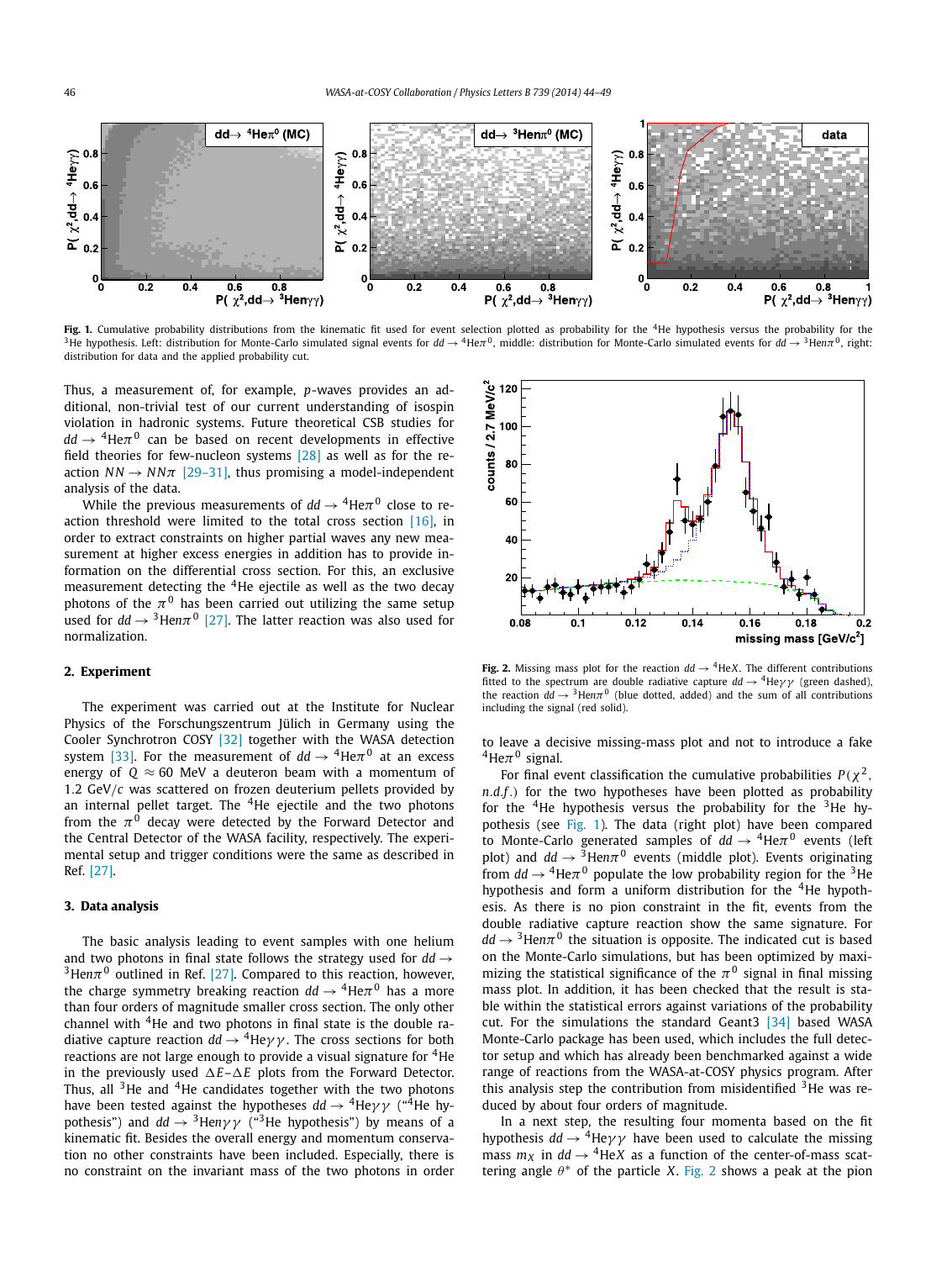<span id="page-4-0"></span>

Fig. 3. Missing mass plots for the four different angular bins (scattering angle of the pion in the c.m. system). The color code for the individual contributions is the same as in [Fig. 2.](#page-3-0)

mass on top of a broad background. In order to extract the number of signal events the background in the peak region has to be described and subtracted. Instead of a (rather arbitrary) fit using a polynomial, the shape of signal and background has been reproduced using a composition of physics reactions with a double charged nucleus and two photons in the final state. Any further sources of background — physics as well as instrumental — have already been eliminated by the analysis steps described in Ref. [\[27\]](#page-6-0) and the subsequent kinematic fit. The signal has then been extracted by fitting a linear combination of the corresponding Monte-Carlo generated high-statistics template distributions for the three reactions

- $dd \rightarrow$  <sup>4</sup>He $\gamma\gamma$  (double radiative capture) using 3-body phase space (green dashed), plus
- $dd \rightarrow$  <sup>3</sup>Hen $\pi$ <sup>0</sup> using the model described in Ref. [\[27\]](#page-6-0) (blue dotted) for which the  $3$ He is falsely identified as  $4$ He, plus
- $dd \rightarrow$  <sup>4</sup>He $\pi$ <sup>0</sup> using 2-body phase space (*i.e.* plain *s*-wave, red solid).

Please note that in [Fig. 2](#page-3-0) as well as in Fig. 3 the cumulated distributions are shown, *e.g.* the red solid curve represents the sum of all contributions.

For the differential cross section the data have been divided into four angular bins within the detector acceptance (−0*.*85 ≤  $\cos \theta^* \leq 0.75$ ). Independent fits of the different contributions listed above have been performed for each bin to address possible anisotropies. In the course of the fit two systematic effects have been observed, which are discussed in the following.

First, the background originating from misidentified  $3$ He is slightly shifted compared to the Monte-Carlo simulations. The effect is angular dependent and is largest at forward angles. Possible reasons are a mismatch in the actual beam momentum, a different amount of insensitive material in Monte-Carlo simulations compared to the real experiment or systematic differences in the simulated detector response for <sup>3</sup>He and <sup>4</sup>He  $-$  the limited statistics did not allow for a detailed study of the origin of that effect. The background stemming from  $dd \rightarrow$ <sup>3</sup>Hen $\pi$ <sup>0</sup> is sensitive to these effects as the energy losses from a (true)  $3$ He ejectile are used for energy reconstruction of a (falsely identified)  $4$ He. The mismatch can be compensated by introducing an angular dependent scaling factor on the missing mass axis for the  $3$ Hen $\pi$ <sup>0</sup> background, which has been included in the fit as additional free parameter. For the angular bins from backward to forward these factors are 1*.*0, 0*.*99, 0*.*97 and 0*.*94, respectively. As the resulting fits describe the shape of the data especially in the region of the pion peak, no additional systematic error has been assigned to this effect.

The second systematic effect concerns a mismatch in the low mass range  $m \le 0.11$  GeV/ $c^2$  in the most backward angular bin. According to the fit only events from the reaction  $dd \rightarrow$ <sup>4</sup>He $\gamma\gamma$ contribute in this mass region. The model used for this channel was 3-body phase space, which was not expected to provide a perfect description. However, with the dominating background from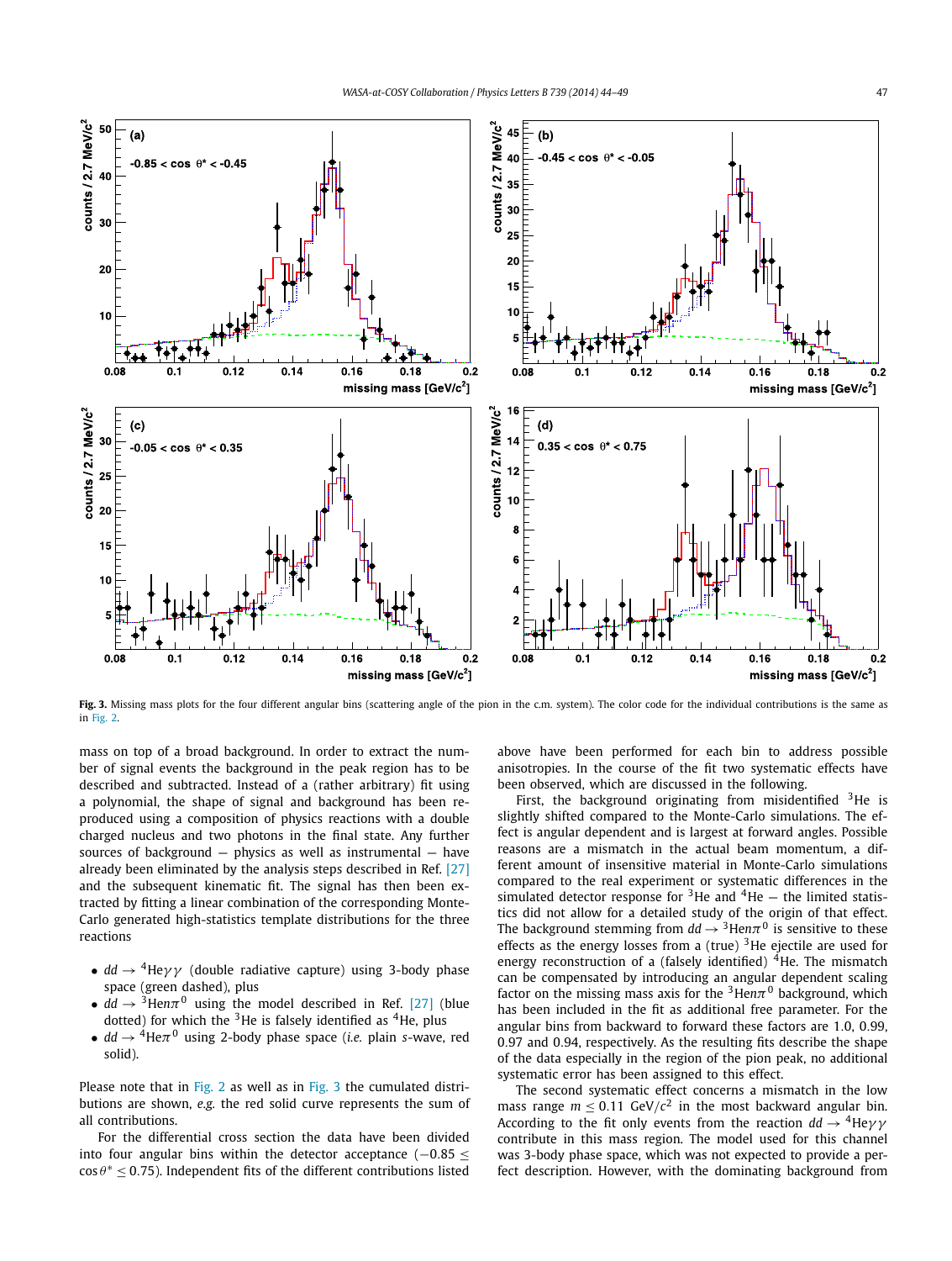$dd \rightarrow$ <sup>3</sup>Hen $\pi$ <sup>0</sup> in a wide mass range, it is currently not possible to disentangle the two contributions precisely enough in order to verify any more advanced theoretical model — this issue will be addressed in a follow-up experiment, see below. Consequently, the final fit excludes the corresponding missing mass range (consistently in all angular bins). Based on the difference to the fit with the low mass region included a corresponding systematic uncertainty for this effect has been assigned in the result.

[Fig. 3](#page-4-0) shows the fitted missing mass spectra for the different bins in  $\cos \theta^*$  together with the fit result. The chosen ansatz provides a good overall description of the full data set. Any tests for further systematic effects (according to the definition in Ref. [\[35\]\)](#page-6-0), for example concerning rate effects and selection cuts in the basic analysis (see Ref. [\[27\]\)](#page-6-0), did not reveal any additional systematic uncertainties.

#### **4. Results**

For the acceptance correction an isotropic angular distribution has been assumed. For absolute normalization the reaction  $dd \rightarrow$ <sup>3</sup>Hen $\pi$ <sup>0</sup> has been used. The resulting differential cross sections extracted from [Fig. 3](#page-4-0) are

$$
\frac{d\sigma}{d\Omega}(-0.85 \le \cos \theta^* \le -0.45) = (17.1 \pm 3.8 \pm 4.0_{\text{fit}}) \text{ pb/sr}, \quad (1)
$$

$$
\frac{d\sigma}{d\Omega}(-0.45 \le \cos \theta^* \le -0.05) = (6.6 \pm 2.4) \text{ pb/sr},\tag{2}
$$

$$
\frac{d\sigma}{d\Omega}(-0.05 \le \cos \theta^* \le 0.35) = (5.5 \pm 2.2) \text{ pb/sr}, \text{ and}
$$
 (3)

$$
\frac{d\sigma}{d\Omega}(0.35 \le \cos \theta^* \le 0.75) = (8.4 \pm 2.8) \text{ pb/sr.}
$$
 (4)

In general, only statistical errors are given, except for the first bin where the uncertainty caused by the systematic effect in the low mass region has been included. A systematic error of 10% for luminosity determination and 7% for the normalization to external data is common to all numbers. Integrating the individual results, the (partial) total cross section within the detector acceptance amounts to

$$
\sigma_{\text{tot}}^{\text{acc}} = (94 \pm 14_{\text{stat}} \pm 10_{\text{sys}} \pm 6_{\text{ext}}) \text{ pb} \tag{5}
$$

with the systematic error originating from luminosity determination and the uncertainty from the different fit methods. The external normalization error has been propagated from the luminosity determination for  $dd \rightarrow$ <sup>3</sup>Hen $\pi$ <sup>0</sup> (see Ref. [\[27\]\)](#page-6-0). Extrapolation to the full phase space by assuming an isotropic distribution yields

$$
\sigma_{\text{tot}} = (118 \pm 18_{\text{stat}} \pm 13_{\text{sys}} \pm 8_{\text{ext}}) \text{ pb.}
$$
 (6)

This result can be compared with the values measured close to threshold by dividing out phase space (see Fig. 4). A constant value could be interpreted as a dominating *s*-wave, but one has to keep in mind that the energy dependence of the formation of a  ${}^{4}$ He in the 4*N* final state might have some influence here, too.

Fig. 5 shows the differential cross section. Due to the identical particles in the initial state, odd and even partial waves do not interfere and the angular distribution is symmetric with respect to  $\cos \theta^* = 0$ . As the *p*-wave and *s*-*d* interference terms contribute to the quadratic term and the *p*-wave also adds to the constant term, the different partial waves cannot be directly disentangled. However, a fit including the Legendre polynomials  $P_0(\cos \theta^*)$  and  $P_2(\cos \theta^*)$  — although not excluding — does not show any evidence for contributions of higher partial waves:



**Fig. 4.** Energy dependence of the reaction amplitude squared  $|A|^2$ . In the absence of initial and final state interactions a constant amplitude would indicate that only *s*-wave is contributing. The red full circle corresponds to the total cross section given in the text. (For interpretation of the references to color in this figure legend, the reader is referred to the web version of this article.)



**Fig. 5.** Differential cross section. The errors bars show the statistical uncertainties. In the first bin the additional systematic uncertainty from the fit has been added (see text). The blue dashed line represents the total cross section given in the text assuming an isotropic distribution, the solid red curve shows the fit with the Legendre polynomials *P*<sup>0</sup> and *P*2.

$$
\frac{d\sigma}{d\Omega} = (9.8 \pm 2.6) \text{ pb/sr} \cdot P_0(\cos \theta^*)
$$
  
+ (9.5 \pm 7.4) pb/sr \cdot P\_2(\cos \theta^\*). (7)

Here, the two coefficients are strongly correlated with the correlation parameter 0.85, *i.e.* the reader should not interpret the two contributions as independent results.

Based on the fit results a first estimate of the total cross section of *dd* → 4He*γ γ* has been extracted assuming <sup>a</sup> homogeneous 3-body phase space. It amounts to

$$
\sigma_{\text{tot}} = (0.92 \pm 0.07_{\text{stat}} \pm 0.10_{\text{sys}} \pm 0.07_{\text{norm}}) \text{ nb.}
$$
 (8)

It should be noted that this result depends on the underlying models for the reactions  $dd \rightarrow 3$ Hen $\pi^0$  and  $dd \rightarrow 4$ He $\gamma \gamma$ . This model dependence is not included in the given systematic error.

#### **5. Summary and conclusions**

In this letter results were presented for a measurement of the charge symmetry breaking reaction  $dd \rightarrow$  <sup>4</sup>He $\pi$ <sup>0</sup> at an excess